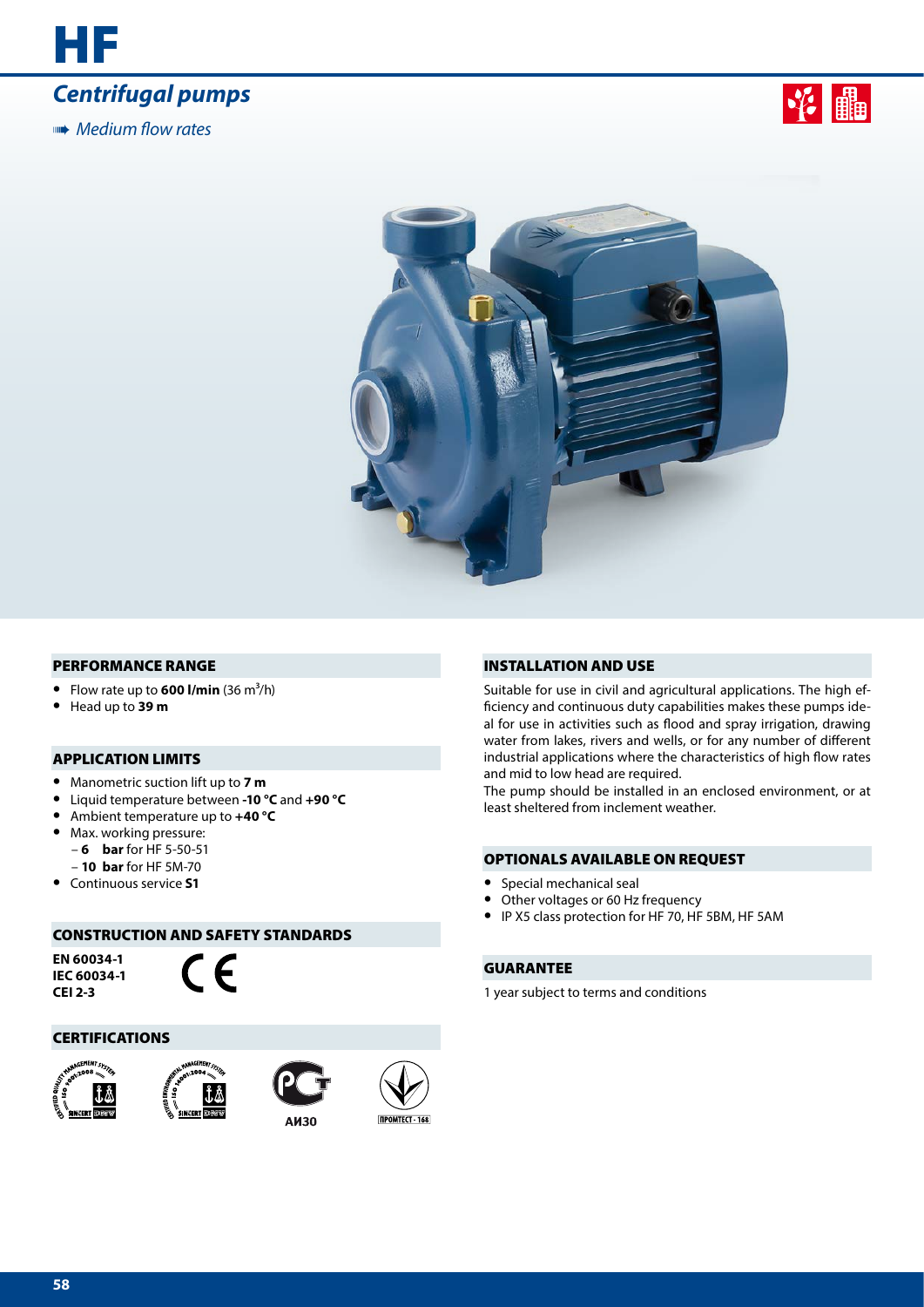



|                   | <b>MODEL</b>  |         | <b>POWER</b>   | $m^3/h$    | $\Omega$    | 3                        | 6    | 9    | 12   | 15   | 18   | 21   | 24   | 30  | 36  |
|-------------------|---------------|---------|----------------|------------|-------------|--------------------------|------|------|------|------|------|------|------|-----|-----|
| Single-phase      | Three-phase   | kW      | <b>HP</b>      | Q<br>l/min | $\mathbf 0$ | 50                       | 100  | 150  | 200  | 250  | 300  | 350  | 400  | 500 | 600 |
| <b>HFm 50B</b>    | <b>HF 50B</b> | 0.37    | 0.50           |            | 9           | 8.5                      | 8.2  | 7.5  | 6.3  | 4.9  | 2.8  |      |      |     |     |
| <b>HFm 50A</b>    | <b>HF 50A</b> | 0.55    | 0.75           |            | 12          | 11.5                     | 11.2 | 10.6 | 9.6  | 8    | 6    |      |      |     |     |
| <b>HFm 51B</b>    | <b>HF 51B</b> | 0.60    | 0.85           |            | 18.2        | 17.2                     | 16   | 14   | 11.5 | 9    | 5.4  |      |      |     |     |
| <b>HFm 51A</b>    | <b>HF 51A</b> | 0.75    | 1              |            | 21.2        | 20.2                     | 19   | 17   | 14.5 | 11.6 | 8.4  |      |      |     |     |
| <b>HFm 70C</b>    | <b>HF 70C</b> | 1.1     | 1.5            |            | 29          | 28                       | 26.5 | 24.5 | 22   | 18.5 | 15   |      |      |     |     |
| HFm 70B           | <b>HF 70B</b> | 1.5     | $\overline{2}$ |            | 33          | 32                       | 30.5 | 28.5 | 26   | 22.5 | 19   |      |      |     |     |
| -                 | <b>HF 70A</b> | 2.2     | 3              | H metres   | 39          | 38                       | 36.5 | 34.5 | 32   | 28.5 | 25   |      |      |     |     |
| HFm <sub>5C</sub> | HF 5C         | 0.60    | 0.85           |            | 12.5        | $\overline{\phantom{0}}$ | 12   | 11.7 | 11   | 10.2 | 9.2  | 8    | 6.5  |     |     |
| HFm <sub>5B</sub> | <b>HF 5B</b>  | 0.75    | $\mathbf{1}$   |            | 13.7        | $\qquad \qquad -$        | 13.2 | 13   | 12.5 | 11.6 | 10.5 | 9.2  | 8    | 5   |     |
| HFm 5A            | <b>HF 5A</b>  | 1.1     | 1.5            |            | 14.5        | $\overline{\phantom{0}}$ | 13.8 | 13.5 | 13.2 | 12.6 | 11.8 | 10.5 | 9.2  | 6.5 | 3   |
| HFm 5BM           | HF 5BM        | 1.1     | 1.5            |            | 20.2        | $\qquad \qquad -$        | 19.2 | 19   | 18   | 17   | 16   | 14   | 12   | 7.5 |     |
| <b>HFm 5AM</b>    | HF 5AM        | $1.5\,$ | $\overline{2}$ |            | 22.5        | $\overline{\phantom{m}}$ | 22   | 21.5 | 21   | 20   | 18.5 | 16.6 | 14.5 | 10  |     |

**Q** = Flow rate **H** = Total manometric head **HS** = Suction height Tolerance of characteristic curves in compliance with EN ISO 9906 App. A.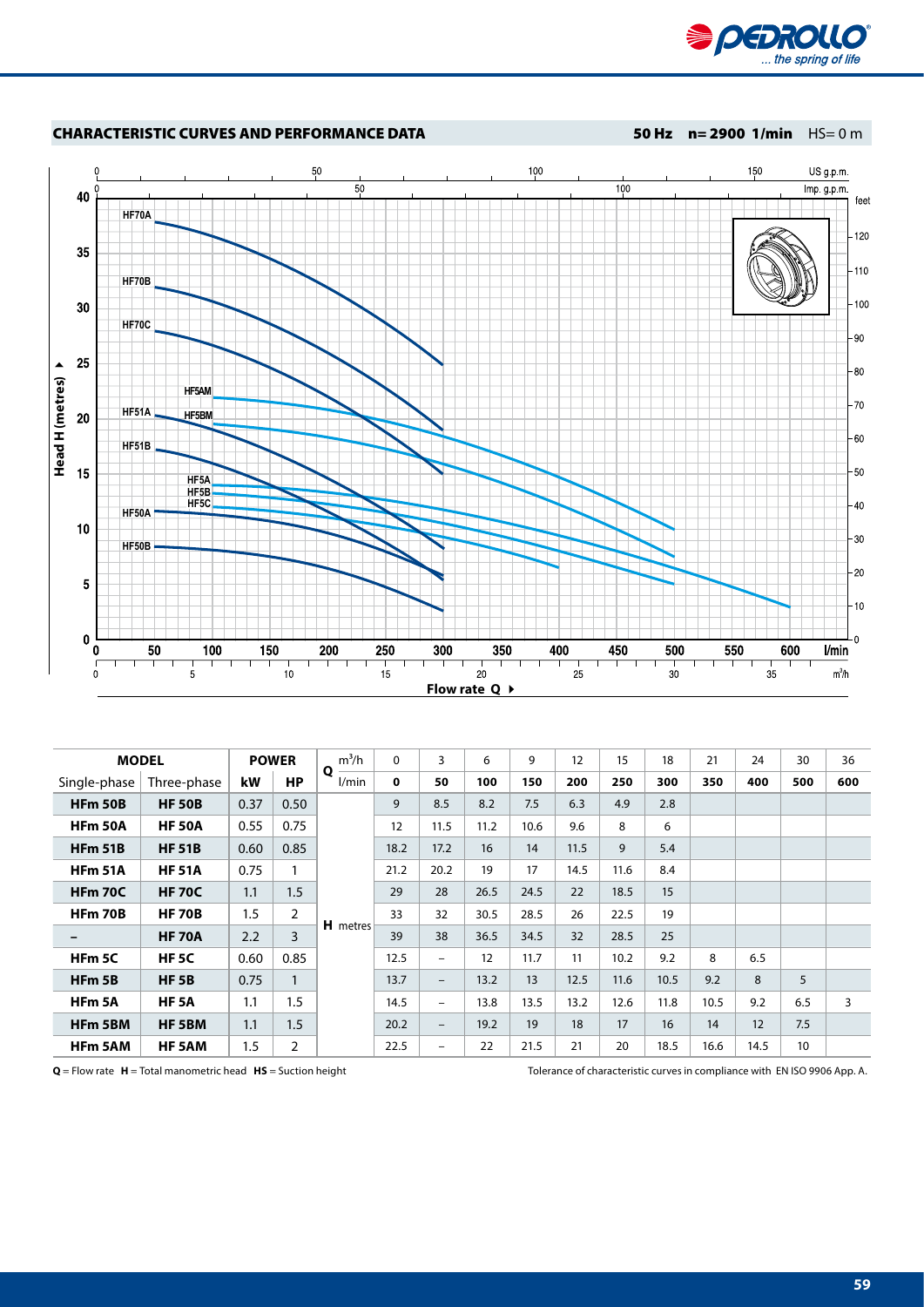|                | <b>POS. COMPONENT</b>  | <b>CONSTRUCTION CHARACTERISTICS</b> |                                                                      |                 |                   |                  |            |  |  |  |  |  |  |
|----------------|------------------------|-------------------------------------|----------------------------------------------------------------------|-----------------|-------------------|------------------|------------|--|--|--|--|--|--|
| 1              | <b>PUMP BODY</b>       |                                     | Cast iron, complete with threaded ports in compliance with ISO 228/1 |                 |                   |                  |            |  |  |  |  |  |  |
| $\overline{2}$ | <b>BODY BACKPLATE</b>  |                                     | Stainless steel AISI 304 (cast iron for HF 70-5M)                    |                 |                   |                  |            |  |  |  |  |  |  |
| 3              | <b>IMPELLER</b>        | <b>Brass</b>                        |                                                                      |                 |                   |                  |            |  |  |  |  |  |  |
| 4              | <b>MOTOR SHAFT</b>     | Stainless steel EN 10088-3 - 1.4104 |                                                                      |                 |                   |                  |            |  |  |  |  |  |  |
| 5.             | <b>MECHANICAL SEAL</b> | <b>Pump</b>                         | Seal                                                                 | <b>Shaft</b>    |                   | <b>Materials</b> |            |  |  |  |  |  |  |
|                |                        | <b>Model</b>                        | Model                                                                | <b>Diameter</b> | Stationary ring   | Rotational ring  | Elastomer  |  |  |  |  |  |  |
|                |                        | <b>HF 50</b>                        | <b>AR-12</b>                                                         | $Ø$ 12 mm       | Ceramic           | Graphite         | <b>NBR</b> |  |  |  |  |  |  |
|                |                        | <b>HF 5-51</b>                      | <b>AR-14</b>                                                         | $Ø$ 14 mm       | Ceramic           | Graphite         | <b>NBR</b> |  |  |  |  |  |  |
|                |                        | <b>HF 5M-70</b>                     | <b>FN-18</b>                                                         | $Ø$ 18 mm       | Graphite          | Ceramic          | <b>NBR</b> |  |  |  |  |  |  |
| 6              | <b>BEARINGS</b>        | <b>Pump</b>                         | <b>Model</b>                                                         |                 |                   |                  |            |  |  |  |  |  |  |
|                |                        | <b>HF 50</b>                        | 6201 ZZ / 6201 ZZ                                                    |                 |                   |                  |            |  |  |  |  |  |  |
|                |                        | <b>HF 5-51</b>                      | 6203 ZZ / 6203 ZZ                                                    |                 |                   |                  |            |  |  |  |  |  |  |
|                |                        | <b>HF 5M-70</b>                     | 6204 ZZ / 6204 ZZ                                                    |                 |                   |                  |            |  |  |  |  |  |  |
| $\overline{ }$ | <b>CAPACITOR</b>       | Pump                                | Capacitance                                                          |                 |                   |                  |            |  |  |  |  |  |  |
|                |                        | Single-phase                        | (230 V or 240 V)                                                     |                 | (110 V)           |                  |            |  |  |  |  |  |  |
|                |                        | <b>HFm 50B</b>                      | 10 µF 450 VL                                                         |                 | 30 $\mu$ F 250 VL |                  |            |  |  |  |  |  |  |
|                |                        | <b>HFm 50A</b>                      | 14 µF 450 VL                                                         |                 | 30 µF 250 VL      |                  |            |  |  |  |  |  |  |
|                |                        | <b>HFm 51B</b>                      | 20 µF 450 VL                                                         |                 | 60 µF 300 VL      |                  |            |  |  |  |  |  |  |
|                |                        | <b>HFm 51A</b>                      | 20 µF 450 VL                                                         |                 | 60 µF 300 VL      |                  |            |  |  |  |  |  |  |
|                |                        | <b>HFm 70C</b>                      | 25 µF 450 VL                                                         |                 | 60 µF 250 VL      |                  |            |  |  |  |  |  |  |
|                |                        | <b>HFm 70B</b>                      | 45 µF 450 VL                                                         |                 | 80 µF 250 VL      |                  |            |  |  |  |  |  |  |
|                |                        | HFm <sub>5C</sub>                   | 16 µF 450 VL                                                         |                 | 60 µF 300 VL      |                  |            |  |  |  |  |  |  |
|                |                        | HFm 5B                              | 20 µF 450 VL                                                         |                 | 60 µF 300 VL      |                  |            |  |  |  |  |  |  |
|                |                        | HFm <sub>5A</sub>                   | 25 µF 450 VL                                                         |                 | 60 µF 300 VL      |                  |            |  |  |  |  |  |  |
|                |                        | HFm 5BM                             | 25 µF 450 VL                                                         |                 | 60 µF 250 VL      |                  |            |  |  |  |  |  |  |
|                |                        | <b>HFm 5AM</b>                      | 45 µF 450 VL                                                         |                 | 80 µF 250 VL      |                  |            |  |  |  |  |  |  |

**8 ELECTRIC MOTOR HFm**: single-phase 230 V - 50 Hz with thermal overload protector built-in to the winding. **HF**: three-phase 230/400 V - 50 Hz.

## ➠ **Pumps fitted with the three-phase motor option offer IE2 (IEC 60034-30) class high performance**

- Insulation: F class.
- Protection: IP X4.